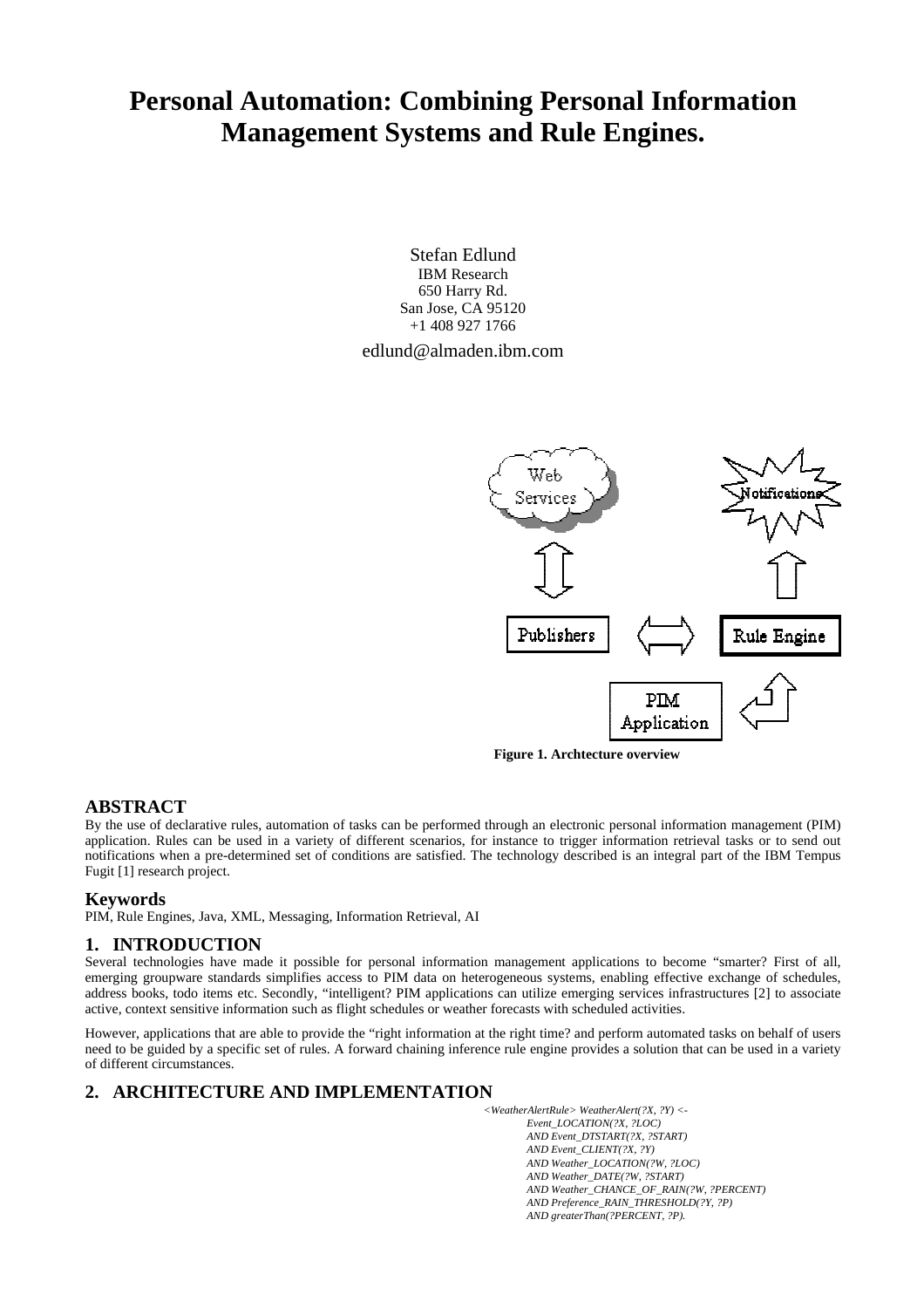#### **Listing 1. Weather alert rule for travel events.**

Figure 1 shows an architecture overview. Information entered into a PIM application is forwarded to a rule engine, which transforms the information into knowledge (facts). Publishers provide the next step in the chain by periodically querying services on the Web for relevant context sensitive information, incorporating the results into the rule engine knowledge base. Configuration of the publishers is dynamically handled by rules triggering on various application events, such as the scheduling of a new meeting in a calendar. By attaching procedures to the derived conclusions (also called *effectors,* see [3]), tasks can dynamically be performed.

Listing 1 shows an example of how a Weather alert rule is described using Courteous Logic Programs (CLP) [3]. The rule fires if the chance of rain at the destination for a scheduled travel event is higher than user-specified threshold. If a "send-email?procedure is attached to the rule, users will automatically be notified whenever bad weather is forecasted. Facts are represented using an identifier for the type of object described, followed by '\_?and the name of a particular attribute. For example, ?i>Event\_DTSTART? indicates the start date of a scheduled calendar event. Attributes associated with calendar PIM objects comply with the iCalendar [4] naming conventions. The predicates are 2-ary, where the first function symbol contains the unique key for the object instance, and the second contains the value for the attribute described. The *Weather* facts has been created by a weather publisher that periodically accesses online weather services to retrieve the latest weather data.

## **2.1 Implementation**

Tempus Fugit is a Web based electronic calendar hosted on an application server (see screenshots in Figure 2). The system provides the traditional PIM functionalities, such as calendaring and email, but also has the ability to tie in additional context sensitive information and provide the users with such information "just-in-time? In the current implementation, the system is able to provide company profile information, including recent company news, and attaches such information with scheduled company visits in a calendar. The news items are also sent out via email starting a couple of days before the scheduled event, so that the users can be properly "briefed?about their upcoming visit.

Tempus Fugit also uses rules to send out notifications to meeting attendees at scheduling time, giving attendees the ability to respond to invitations. Other uses of the rules is for performing system administration tasks, for instance deleting expired information or sending out notifications to the administrators reporting user activities. Rule authors can relatively easily implement new features and support new requirements by adding rules or modifying existing rules

## **3. FUTURE DIRECTIONS**

An overview has been given of how rules and rule engines can successfully be integrated into a personal information management system or groupware application. There is much to be gained by externalizing parts of the application logic into rules, for instance the possibility of automating tasks that traditionally have been taken care of by agent based technologies. The Tempus Fugit research project is continuing to investigate these technologies, with the goal of one day automating and supporting many of the tedious tasks that people face daily.



**Figure 2. The Tempus Fugit Web calendar. The screenshot shows company profile information associated with a meeting scheduled in a calendar. Mozongo! is the external name of the Tempus Fugit Web site.** 

# **4. ACKNOWLEDGMENTS**

I would like to thank the people in my group who has helped out the project, including Daniel Ford, Joann Ruvolo, Jussi Myllymaki, James Kaufman, Martin Gerlach, Steffen Lassahn, Jared Jackson and Norm Pass.

## **5. REFERENCES**

- [1] D. Ford et al., "Tempus Fugit: A system for user automation and awareness? (Submitted)
- [2] Simple Object Access Protocol (SOAP) 1.1 http://www.w3.org/TR/SOAP
- [3] Benjamin N.Grosof. "Courteous logic programs: Prioritized conflict handling for rules.? Technical report, IBM T.J.